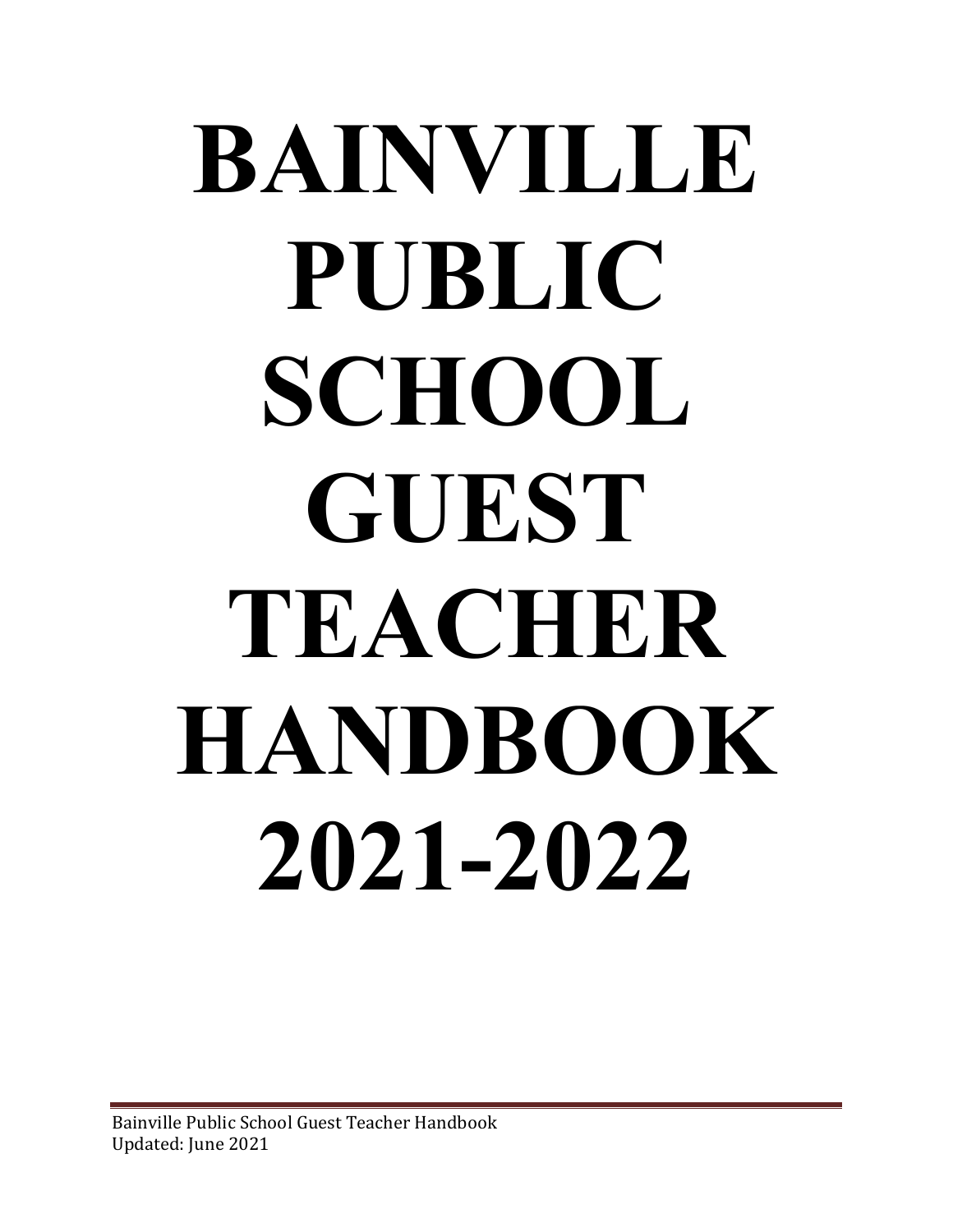# **Table of Contents**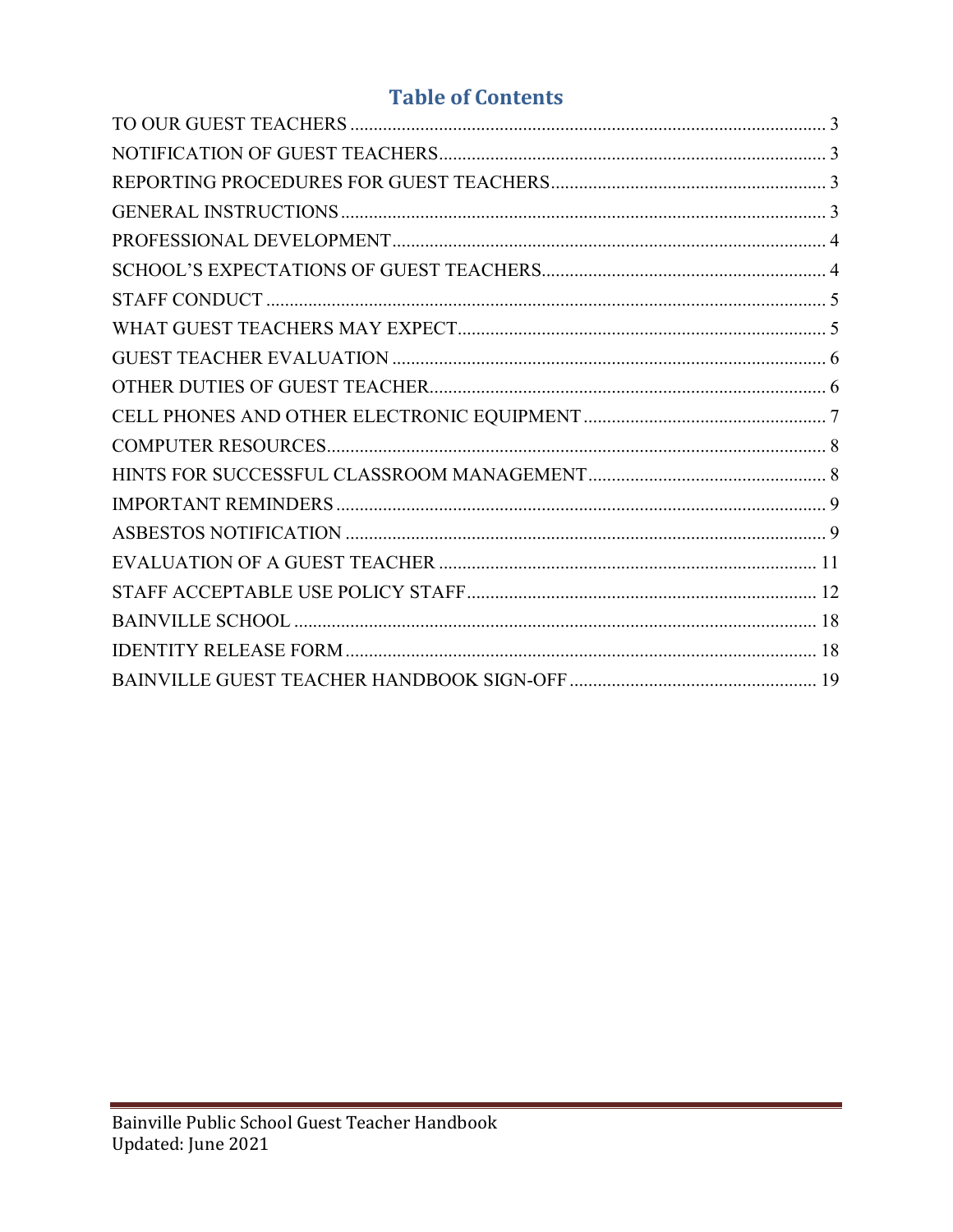# <span id="page-2-0"></span>**TO OUR GUEST TEACHERS**

Welcome to Bainville Public School! We appreciate your help in working with our students while their regular teacher is away. Please use this handbook as an easy reference for standard questions. If, however, you still have questions, feel free to contact a neighboring teacher or the Administration. We want to make your time with us successful—for you and your students.

# <span id="page-2-1"></span>**NOTIFICATION OF GUEST TEACHERS**

All guest teachers will be approved by the Bainville School Board and will be placed upon the Guest Teacher list pending a background check. Preference in hiring a guest teacher will be given to substitutes who are currently certified in the area that needs to be filled. If a teacher with a current certificate is unavailable, consideration will be given to those on the list who were certified at one time, but have let their certificate elapse. In the case that there is no one available under these two categories, a substitute with the best background, in the area needed, will be hired. A name may be removed from the list at any time by the Administration. There is no guarantee that you will be called on a routine basis.

Classroom teachers are responsible for arranging their own substitutes. In cases of emergency, sickness, or special situations the administrative assistant or Administration will arrange for a substitute.

Notification of sub position will be done through the Time Clock Plus sub app. Please see clerk for download and use instructions.

# <span id="page-2-2"></span>**REPORTING PROCEDURES FOR GUEST TEACHERS**

You will be expected to work at 8:00 A.M. (or when told duty begins) when arrangements have been made prior to the day you are needed to substitute teach. If you are called for an emergency substitution you are asked to report in a timely manner. Please report directly to the main office and complete any needed paperwork. At this time you may receive instructions and information concerning:

- 1) Your assignment for the school day.
- 2) Any particular bulletins/announcements for the day.
- 3) Any departures from the normal schedule.
- 4) Any other information pertinent to the position.

# <span id="page-2-3"></span>**GENERAL INSTRUCTIONS**

1) Check the teacher's mailbox (located in the main office) for notices, plans, notes, etc. 2) Tell the class your name; you may wish to write it on the whiteboard.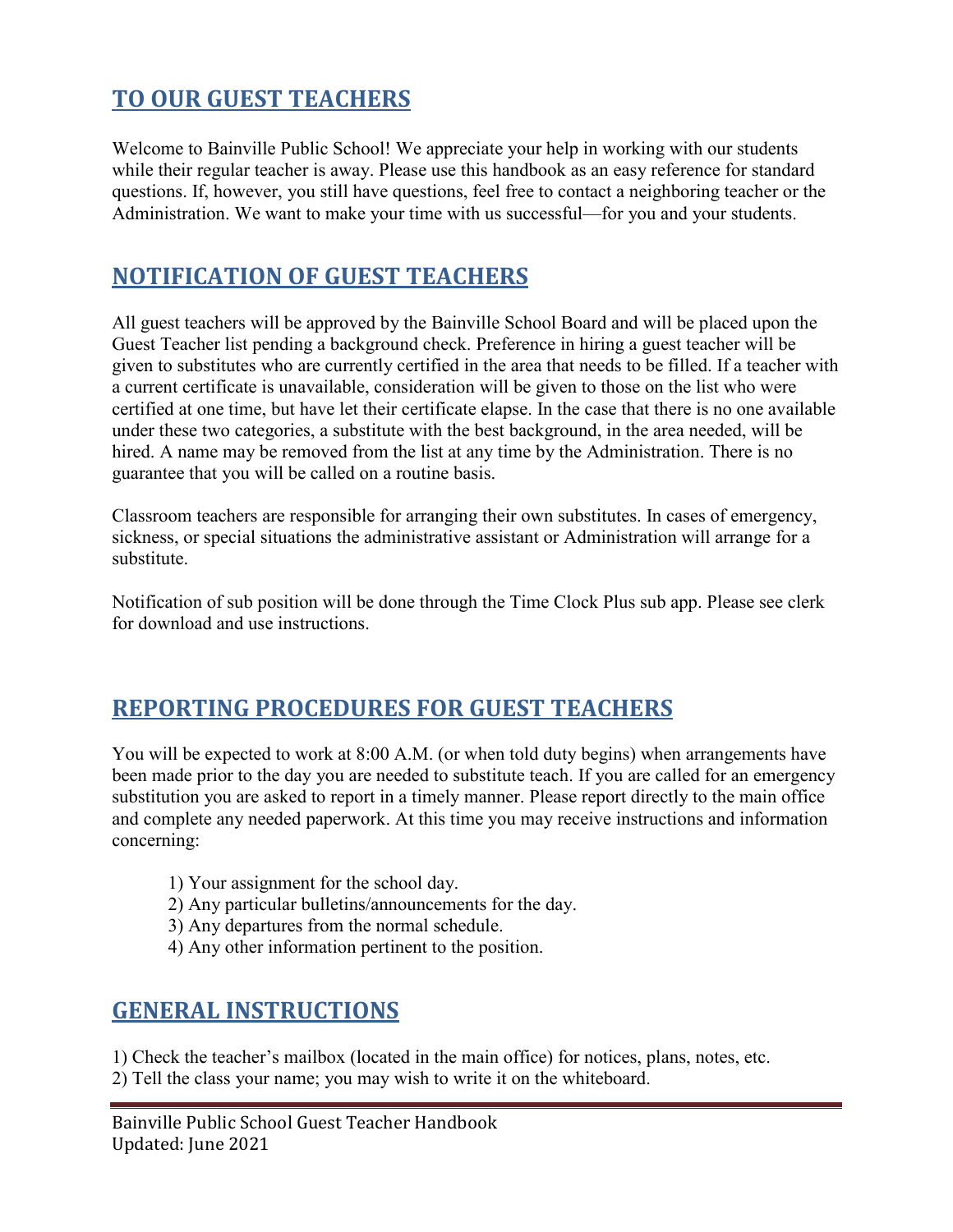3) Learn the students' names as quickly as possible.

4) Follow established routines. Report attendance  $(1<sup>st</sup>$  and  $5<sup>th</sup>$  Periods in the elementary and every period in the high school) to the main office.

5) Classroom control is very important. Students will follow your lead. Face the class with quiet confidence. The first ten minutes in a room can set the stage properly or ruin your chance for success.

 State your expectations; model your expectations; practice your expectations. If the students know your expectations in desired behavior upfront the day will flow more smoothly.

6) Follow the teacher's lesson plans as closely as possible, The "Guest Teacher Folder" will contain information concerning the classroom seating charts and the daily class program. Avoid having to be a "baby-sitter" by not turning the class period into a study hall. At the end of the day please leave information for the teacher concerning what was covered as well as any problems that may have arisen during the day (especially discipline).

# <span id="page-3-0"></span>**PROFESSIONAL DEVELOPMENT**

Montana rules mandate three (3) hours of training each year for substitute teachers ([Administrative Rules of Montana 10.55.716\)](http://www.mtrules.org/gateway/ruleno.asp?RN=10.55.716). Bainville Public Schools offers a free self-paced course through the Montana Learning Hub on OPI's website. The course must be completed each year unless the district provides alternate training.

# <span id="page-3-1"></span>**SCHOOL'S EXPECTATIONS OF GUEST TEACHERS**

- 1) Arrive on time (8:00 A.M.) and remain on duty until 15 minutes following the conclusion of the last class period.
- 2) Familiarize yourself with the routine of the school, Student Handbook (enclosed), and Certified Handbook (enclosed).
- 3) Keep the atmosphere of the classroom pleasant and conducive to good work habits.
- 4) Use misbehavior as a chance to re-teach proper behavior.
- 5) Perform the regular duties of the teacher in maintaining good housekeeping and leave the room in a neat and proper order
- 6) Enforce classroom rules—do not stray. Handle a majority of the discipline problems that occur in the classroom.
- 7) Notify the main office in case of accident or severe problem.
- 8) Be responsible for every child in the room during an emergency and/or fire drill.
- 9) Confer with the Superintendent/and or regular teacher when advisable.
- 10) Assume the duties of the regular teacher which may include:
	- a) hall supervision b) recess/noon duty
	- c) correction of pupil work (limited) d) collection of homework
- 11) Attend staff meetings if employed for a continuous week or more.
- 12) Study curriculum guides and textbook materials in order to become as familiar as possible with our educational programs.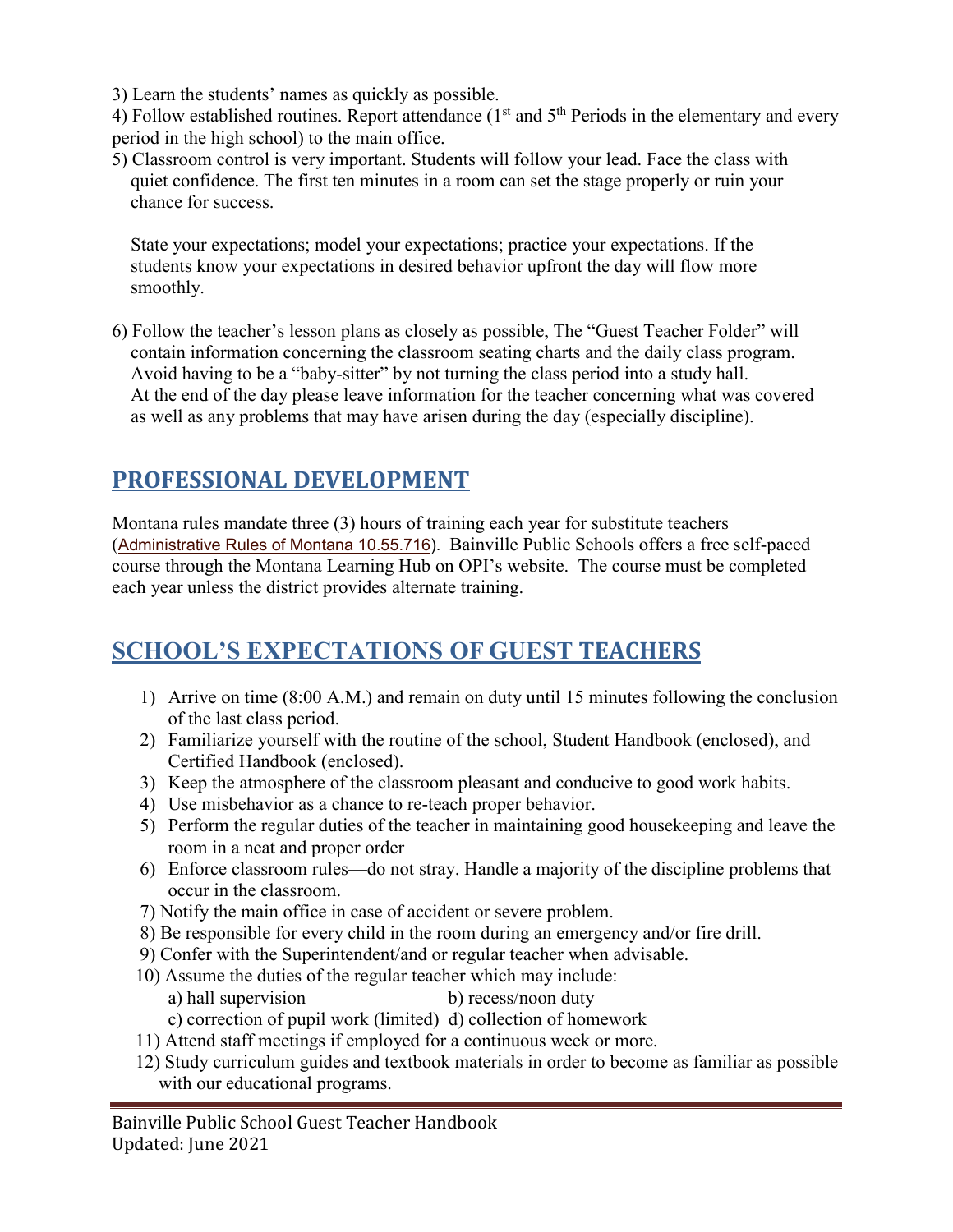- 13) **MAINTAIN A STRONG CODE OF ETHICS** Be professional in the kind and nature of comments that you make to students; make outside of school and to the parents who come to the school. **Confidentiality is a must!** You represent our entire school when you are out in public; please represent us well.
- 14) Take an active interest in the classroom and do an effective job teaching.
- 15) Keep accurate records and make accurate reports of happenings in the classroom.

 16) Be neat, well groomed and dress appropriately for the subject you will be instructing. Speak in a firm, and yet friendly, well-modulated voice when on school grounds.

<span id="page-4-0"></span>17) **Do not leave students unattended in the classroom for any reason!!!**

# **STAFF CONDUCT**

Employees are expected to maintain high standards of honest, integrity, and impartiality in the conduct of District business.

In accordance with state law, an employee should not dispense or utilize any information gained from employment with the District, accept gifts or benefits, or participate in business enterprises or employment which creates a conflict of interest with the faithful and impartial discharge of the employee's District duties. A district employee may, prior to acting in a manner which may impinge on any fiduciary duty, disclose the nature of the private interest which creates a conflict. Care should be taken to avoid using, or avoid the appearance of using, official positions and confidential information for personal advantage or gain.

Further, employees should hold confidential all information deemed to be not for public consumption as determined by state law and Board Policy. Employees shall also respect the confidentiality of people served in the course of the employee's duties and use information gained in a responsible manner. Discretion should be employed even with the school system's own network of communication. All school district employees who participate in social networking websites, shall not post any school district date, documents, photographs, logo, or other district owned or created information on any website. Further, the posting of any private or confidential school district material on such websites is strictly prohibited. (See policy 5460).

# <span id="page-4-1"></span>**WHAT GUEST TEACHERS MAY EXPECT**

#### **A. Regular Classroom Teacher**

- 1) Will leave the following on top of the teacher's desk:
	- a) Guest Teacher Folder- will include:
		- -Daily schedule with times including supervisory duties
		- -Pupil seating chart(s)
		- -Classroom rules and consequences
		- List of students in various activities and programs and
		- various interventions including speech, or students gone for activities that day.
		- -Fire drill plans and map of exit route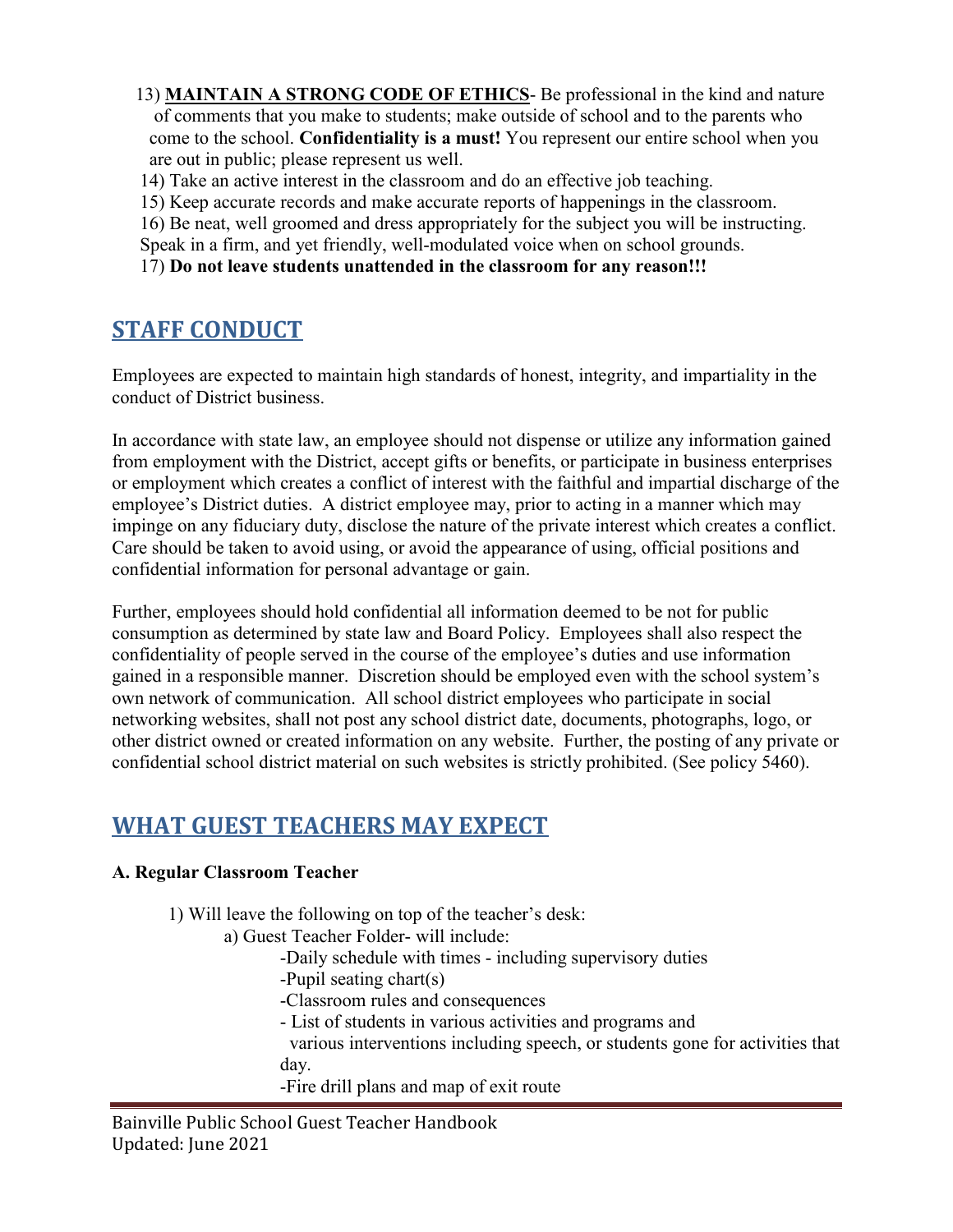-Worksheets and materials with the lesson plans

- b) Lesson Plan Book
- c) Home/Cell phone number
- 2) The teacher will be asked to completed a Guest Teacher Evaluation Form upon return to the classroom

#### **B. Students**

- 1) May be somewhat reserved and quiet at first with a new teacher.
- 2) Attempting to "try you out" the first day to see what you will allow.
- 3) Cooperating with you and being very helpful, with a few who will try to dominate and show off (especially the elementary levels).
- 4) Displaying respect for self, other, and property (remember to model this as well).
- 5) Producing high standards of work under your supervision.
- 6) Adjusting to the new situation within a short time period.

# <span id="page-5-0"></span>**GUEST TEACHER EVALUATION**

The performance of the guest teacher will be rated by the regular classroom teacher. A copy of the form is at the end of this handbook. The evaluation will be completed and turned into the building Superintendent for review. Guest teachers will be notified by the Superintendent if his/her work is deemed unsatisfactory. Techniques for improvement will be discussed at that time.

# <span id="page-5-1"></span>**OTHER DUTIES OF GUEST TEACHER**

**Instructional Supplies**: If you have a need for instructional supplies not available in the classroom, check with the office personnel. They will aid you in securing needed supplies.

**Recording Attendance and/or Tardies**: You will be responsible for taking attendance. Students are to be in the classroom when the tardy bell rings. Students arriving after the tardy bell are tardy unless they have a note from another teacher or the office. Report all tardies and absences to the main office immediately.

**Admit Slips/Check-out Slips**: You may be required to sign an admit slip for a student returning to class after an absence. Check the lesson plan book for the missed assignments and write them on the slip for the student. If a student is scheduled to check-out (ex. for a doctor's appointment), make sure they have a note or check-out slip permitting them to do so. If you are unsure about a student leaving class call the main office for confirmation.

**Student Passes:** Hall passes are required for ALL students entering and leaving the classroom after the bell rings. *No student should be in the hall during class time without a hall pass from a teacher.* Use hall passes sparingly. **A STUDENT CANNOT LEARN IF HE/SHE IS NOT IN THE CLASSROOM.**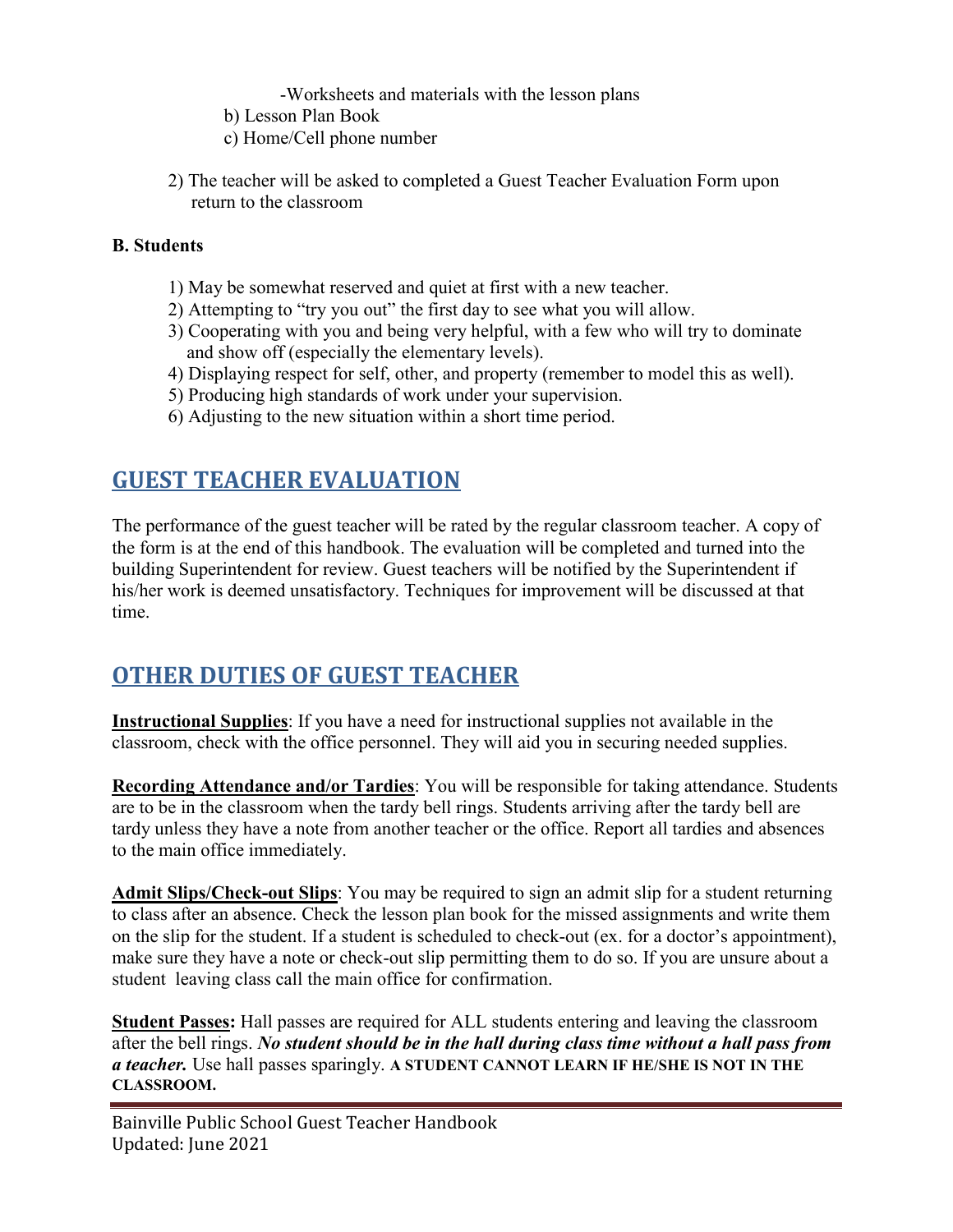**Emergency/Fire Drills**: Emergency and fire drills will be held regularly. A drill plan has been worked out for you. Please visit with administration, or another teacher in the area for detailed instructions concerning your responsibilities during a drill. Take the drills seriously. These are to prepare you in case of an actual emergency.

*Remember to close all windows, turn-off the lights, bring your grade book and close the door after ensuring that all students are out of the classroom. Once students reach the designated area take roll call to account for all students.* 

**Student Removal from Class**: If a parent or person not affiliated with the school seeks information about a child and wishes to take the child from the classroom, please direct that person to the main office. The Superintendent will then be responsible for the decision of whether or not to excuse the child and will notify you of that decision.

**Meet and Greet System:** Be visible in the hallway or doorways during passing classes or breaks. Take this opportunity to not only monitor transitional behavior; but to also *positively* set the tone for each class period. *Visit* with your students; *let them see you smile*.

# <span id="page-6-0"></span>**CELL PHONES AND OTHER ELECTRONIC EQUIPMENT**

#### Board Policy 5630: Employee Use of Cellular Phones and Other Electronic Devices

The Board recognizes that the use of cellular telephones and other electronic communication devices may be appropriate to help ensure the safety and security of District property, students, staff, and others while on District property or engaged in District-sponsored activities. To this end, the Board authorizes the purchase and employee use of such devices, as deemed appropriate by the Superintendent.

District-owned cellular telephones and other devices will be used for authorized District business purposes. Personal use of such equipment may be prohibited except in emergency situations.

Use of cellular telephones and other electronic communication devices in violation of Board policies, administrative regulations, and/or state/federal laws will result in discipline up to and including dismissal.

District employees are prohibited from using cell phones or other electronic communication devices while driving or otherwise operating District-owned motor vehicles, or while driving or otherwise operating personally-owned vehicles when transporting students on school-sponsored activities.

#### **Emergency Use**

Staff are encouraged to use any available cellular telephone in the event of an emergency that threatens the safety of students, staff or other individuals.

#### **Use of Personal Cell Phones and Communication Devices**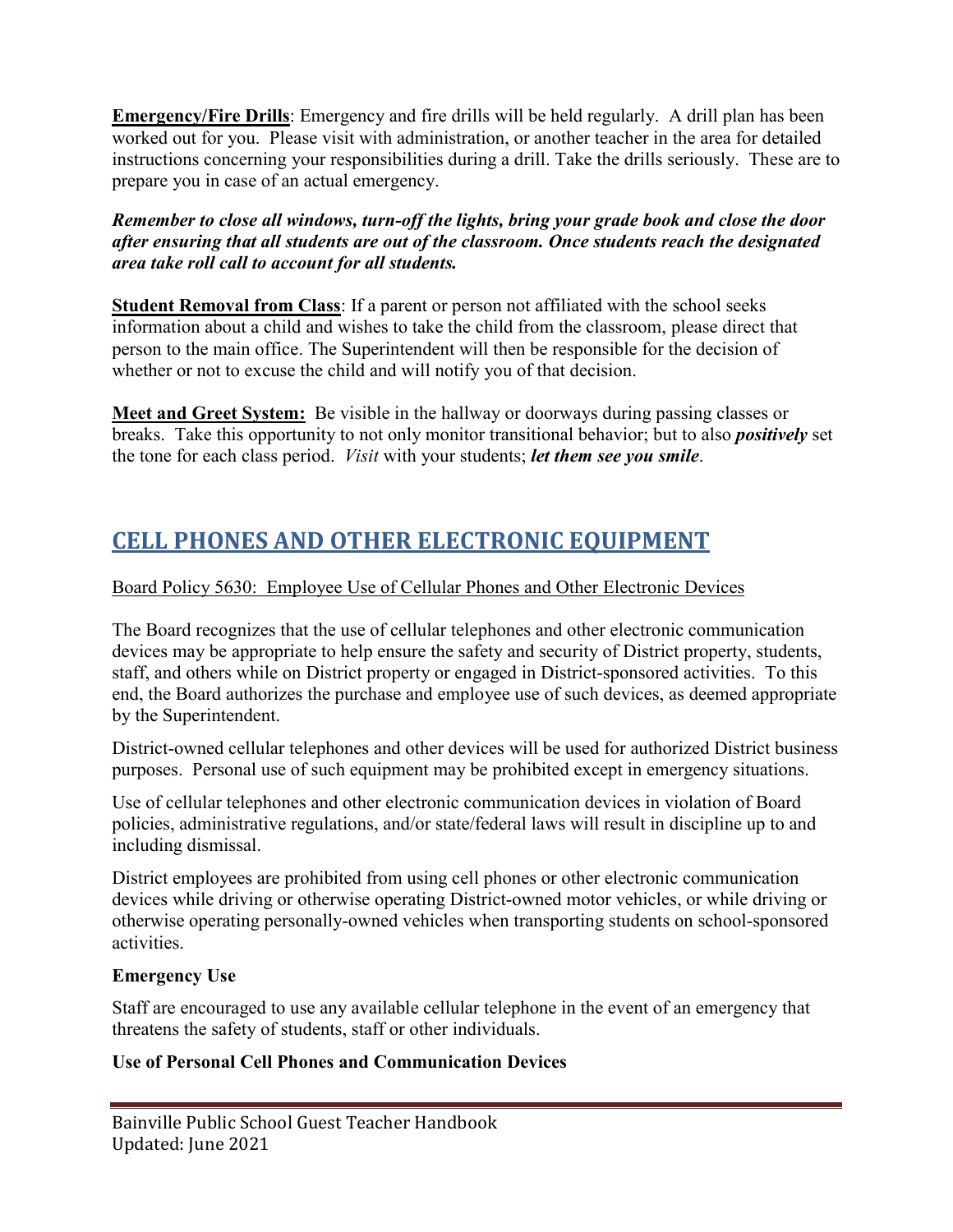Employees are strongly discouraged from using their personal cell phone during the school days. When necessary, employees may use their personal cell phones and similar communication devices only during non-instructional time. In no event shall an employee's use of a cell phone interfere with the employee's job obligations and responsibilities. If such use is determined to have interfered with an employee's obligations and responsibilities, the employee may be disciplined in accordance with the terms of the collective bargaining agreement and Board policies.

# <span id="page-7-0"></span>**COMPUTER RESOURCES**

The District has made a substantial investment in computer technology for instructional, informational, and business purposes. Use of these resources is restricted to school business purposes only. All substitutes employed by the District will be asked to sign a user agreement (Acceptable Use Policy at the end of this handbook) regarding use of these resources; violations of this agreement may result in withdrawal of privileges and other disciplinary action. *Administration will see that each Guest teacher is assigned a username and password*.

<span id="page-7-1"></span>[For additional information, see policy 5450 & 3612]

# **HINTS FOR SUCCESSFUL CLASSROOM MANAGEMENT**

- 1) Start the day out quickly, firmly, and concisely. Be pleasant. Appear confident. Let the students know that you are aware of the classroom rules and will be enforcing them. You will gain respect with your actions including giving respect to the students.
- 2) Get the students actively involved in the learning process right away and keep them actively involved.
- 3) Problems may be eliminated if questions are phrased so that only one student will answer. or so that the children will raise their hands. For example:
	- a) "Raise your hand if you can tell me where…"
	- b) "Johnny, where are the math books kept?"
- 4) Specific praise goes a long ways! (i.e. "I really like how Suzy...")
- 5) Put things at the appropriate age level.
- 6) In the primary grade…
	- a) allow for movement between activities
	- b) break activities with songs, games, etc.
	- c) allow for group interaction when appropriate
	- d) educational games like "spell downs" work well to fill in extra time
- 7) Smile, be friendly, show enthusiasm, show respect.
- 8) Know the students' names! Involve the "active" student by having them help you with classroom tasks.
- 9) Remain calm and relaxed. Don't lose your "cool" (especially in a crisis situation).
- 10) Maintain established routines as much as possible.
- 11) Be positive!
- 12) Firmness is important. Students need to know that you can command the situation and will.
- 13) NEVER degrade a student in front of the other students!

Bainville Public School Guest Teacher Handbook Updated: June 2021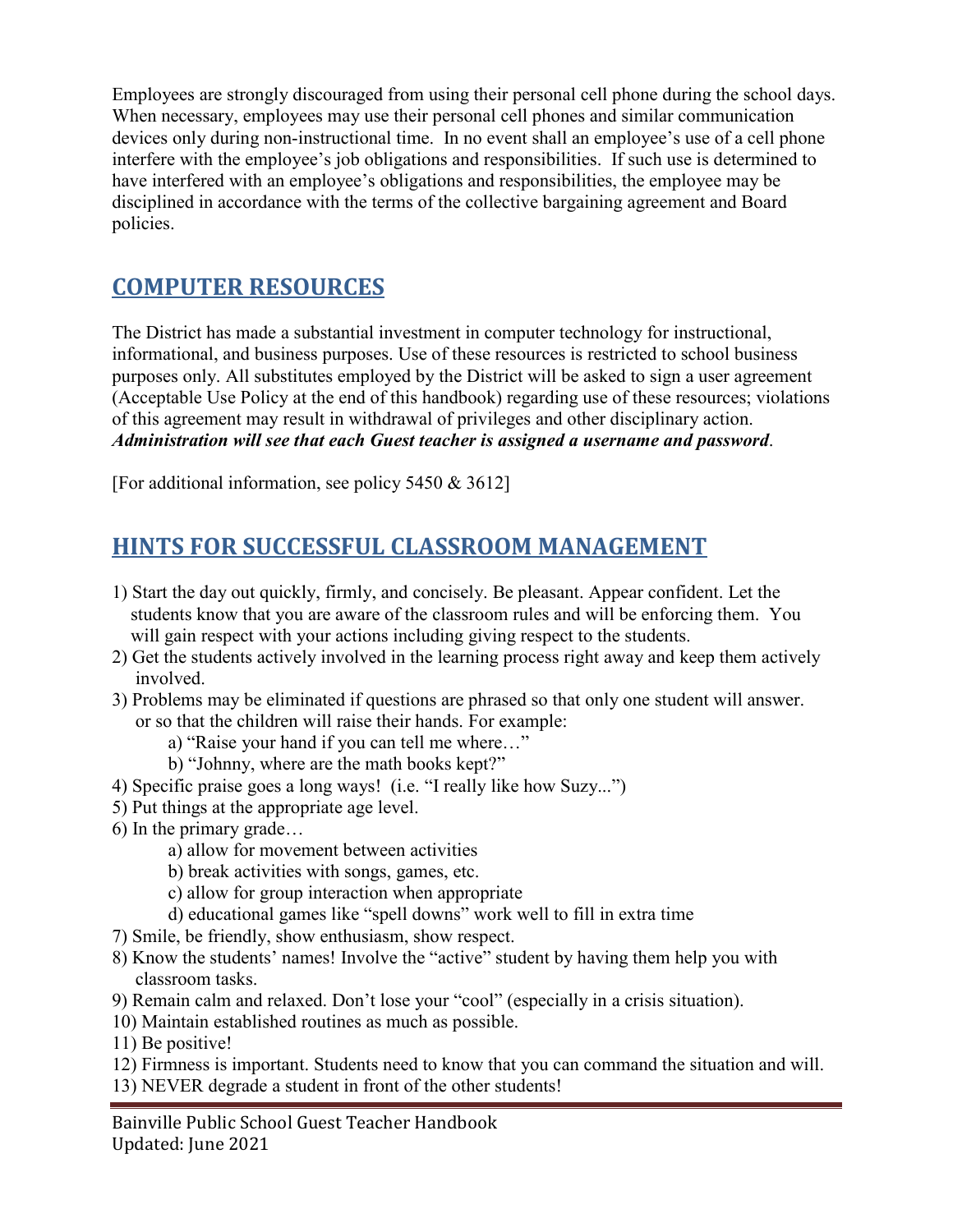- 14) Handle problems as they arise.
- 15) Deal with the individual student, not the group, when corrections are necessary. Be sure to have all of the facts. Listen to both sides of the story. Focus attention on the problem.
- 16) If you need to send a student to office, call the office so the Superintendent may come to escort them to the office.
- 17) If you anticipate problems, let the Superintendent know in advance.
- <span id="page-8-0"></span>18) Be consistent with our rules, regulations and expectations.

# **IMPORTANT REMINDERS**

- ALWAYS issue a pass for a student to leave the room. Only do this when absolutely necessary.
- Use given login information for computer use
- Lunch is available to you for \$3.50 (See the administrative assistant for details)
- Take attendance and call the office  $1<sup>st</sup>$  and  $5<sup>th</sup>$  period if subbing in the elementary and each period if subbing in the junior high or high school. Make a note of every period for the teacher
- If a student needs to be removed to the office, call immediately and when possible the Principal/Superintendent will come to the room to remove them.
- Be in the hallways between classes
- Lock the classroom door when you leave (lunch, etc.)
- Duty (Recess or Lunch): when on duty report to the appropriate areas on time
- Correct any papers that are within reason for the teacher during Prep times
- Monitor student computer usage CLOSELY. They may NOT stream videos or music unless necessary for school work or projects that are being worked on. Surfing the net is not allowed unless for a specific project.
- Absolutely NO ELECTRONIC DEVICES during instructional time unless indicated by teacher that the lesson calls for devices to be used. That will be indicated in the notes left for you.

(cell phones, iPods, mp3 players, tablets, etc.)

• If you have questions about procedures or policies either for yourself or for students that may be in either Board Policy, or a handbook, please ask for direction at the office.

# <span id="page-8-1"></span>**ASBESTOS NOTIFICATION**

### **ANNUAL ASBESTOS NOTIFICATION TO PARENTS, STUDENTS, AND EMPLOYEES OF THE BAINVILLE SCHOOL/SCHOOL DISTRICT**

(Required by the *Asbestos-Containing Materials in Schools Rule,* §§ 763.84(c) and 763.93(g)(4))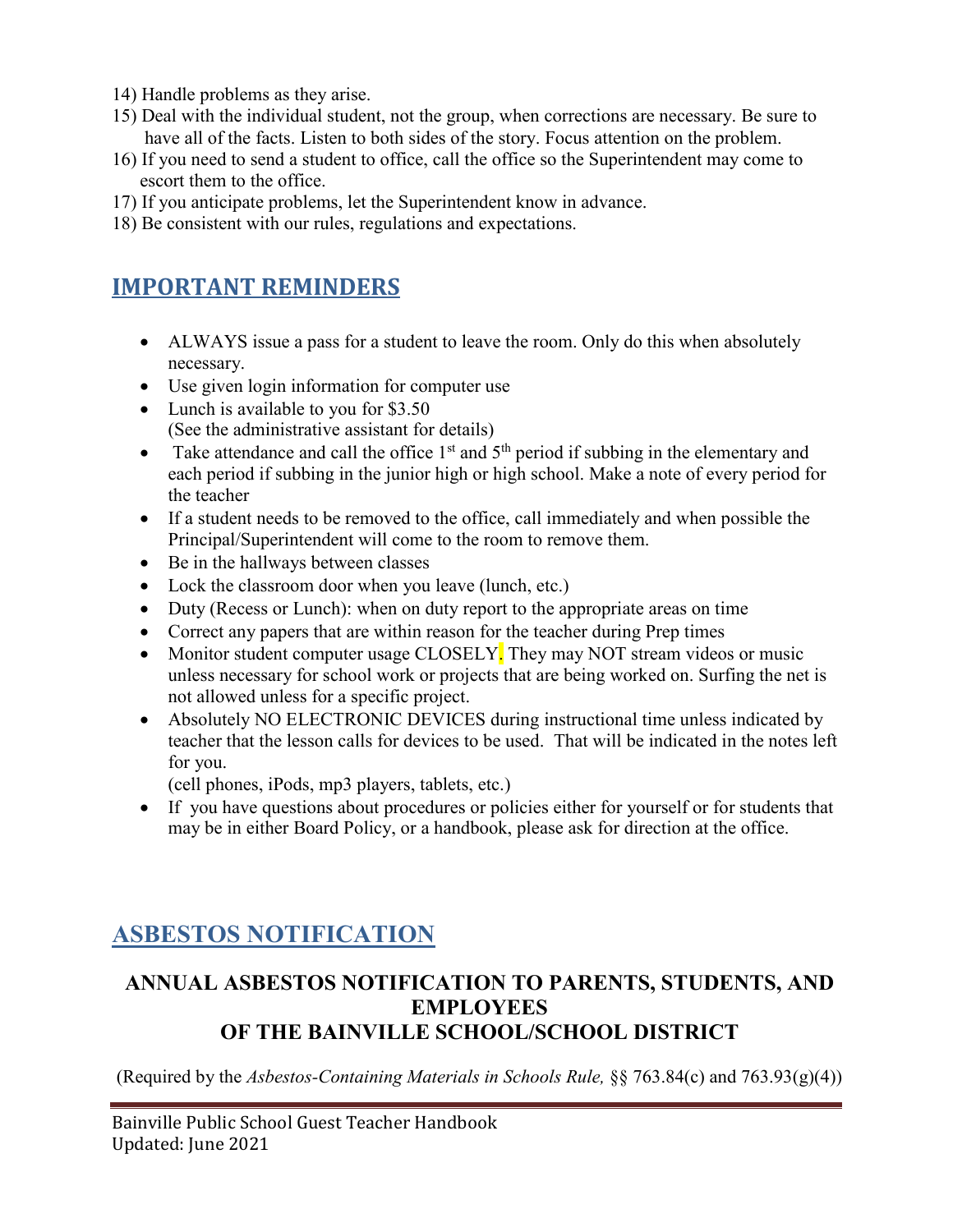In 1986, Congress enacted the *Asbestos Hazard emergency Response Act (AHERA)* to require public and private, secondary and elementary schools to identify ACBM (asbestos containing building materials) in their school buildings and take appropriate actions to control the release of asbestos fibers. In *1987,* the US Environmental Protection Agency finalized a regulatory program which enforces *the AHERA* mandate. These regulations are incorporated within the *Asbestos-Containing Materials in Schools* Rule (40 C.F.R. Part 763, Subpart E).

In compliance *with the Asbestos-Containing Materials in Schools Rule*, Bainville School has its school buildings inspected by an asbestos inspector, accredited by the State of Montana every three years. The most recent re-inspection was completed in June 2018. The purpose of the reinspection is to identify any of suspected ACBM. The type, condition, and location of this ACBM was noted. Samples to confirm the presence or absence of asbestos are taken as needed of some or all of the suspect ACBM. Suspect ACBM not sampled is assumed and treated as if they contain asbestos.

Bainville School has developed an Asbestos Management Plan by an asbestos management planner, accredited by the *State of Montana. The Asbestos Management Plan(s) includes a description of the maintained in condition ACBM that will not pose a threat to the health of our students and employees.* This Plan describes past response actions taken to abate ACBM, as well as response actions planned for the future*.* The Asbestos Management Plan(s) provide information on the periodic monitoring of the condition of ACBM remaining in our school buildings through triennial reinspections, conducted by accredited asbestos inspectors, and through semiannual surveillance, conducted by trained school maintenance staff.

All asbestos within the Bainville School has been properly removed, capped, and disposed of by a state licensed and accredited abatement contractor. The documentation of the project is part of the Asbestos Management Plan.

A copy of the Asbestos Management Plan is available for your review in the School District administrative office during regular office hours.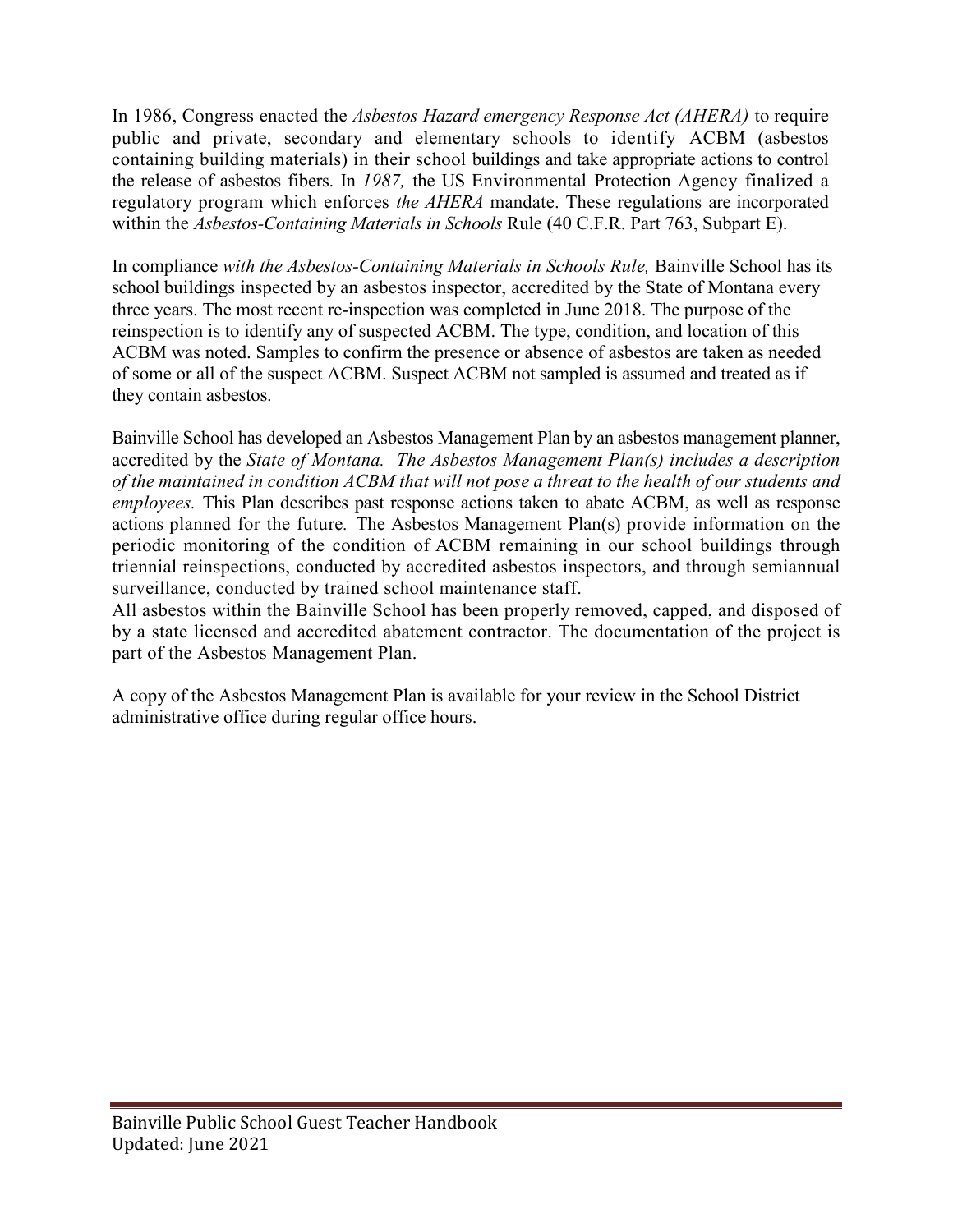# <span id="page-10-0"></span>**EVALUATION OF A GUEST TEACHER**

| Guest Teacher:     | Date: |  |
|--------------------|-------|--|
| Classroom Teacher: |       |  |

Please comment below on the performance of your guest teacher and return this form to the Superintendent within three days upon returning following an absence.

| Check "Yes" or "No"                                               | Yes |  |
|-------------------------------------------------------------------|-----|--|
| 1. Lesson plans were followed as directed                         |     |  |
| 2. Procedure for correcting papers followed                       |     |  |
| 3. Problems and/or concern were reported by the<br>guest teacher. |     |  |
| 4. Classroom was left in clean, proper order                      |     |  |
| 5. Classroom management was satisfactory                          |     |  |

#### **Overall Appraisal of Guest Teacher**

On a 5-point appraisal scale: (#1 Excellent to #5 Poor), please circle the number that best describes the guest teacher's performance.

1 2 3 4 5

and the control of the control of the control of the control of the control of the control of the control of the

Remarks:

If you have any concerns about the return of this guest teacher to our building, please discuss these concerns with the Superintendent.

Teacher Signature Date

 $\mathcal{L}_\text{max}$  , and the contract of the contract of the contract of the contract of the contract of the contract of the contract of the contract of the contract of the contract of the contract of the contract of the contr

| Bainville Public School Guest Teacher Handbook |  |
|------------------------------------------------|--|
| Updated: June 2021                             |  |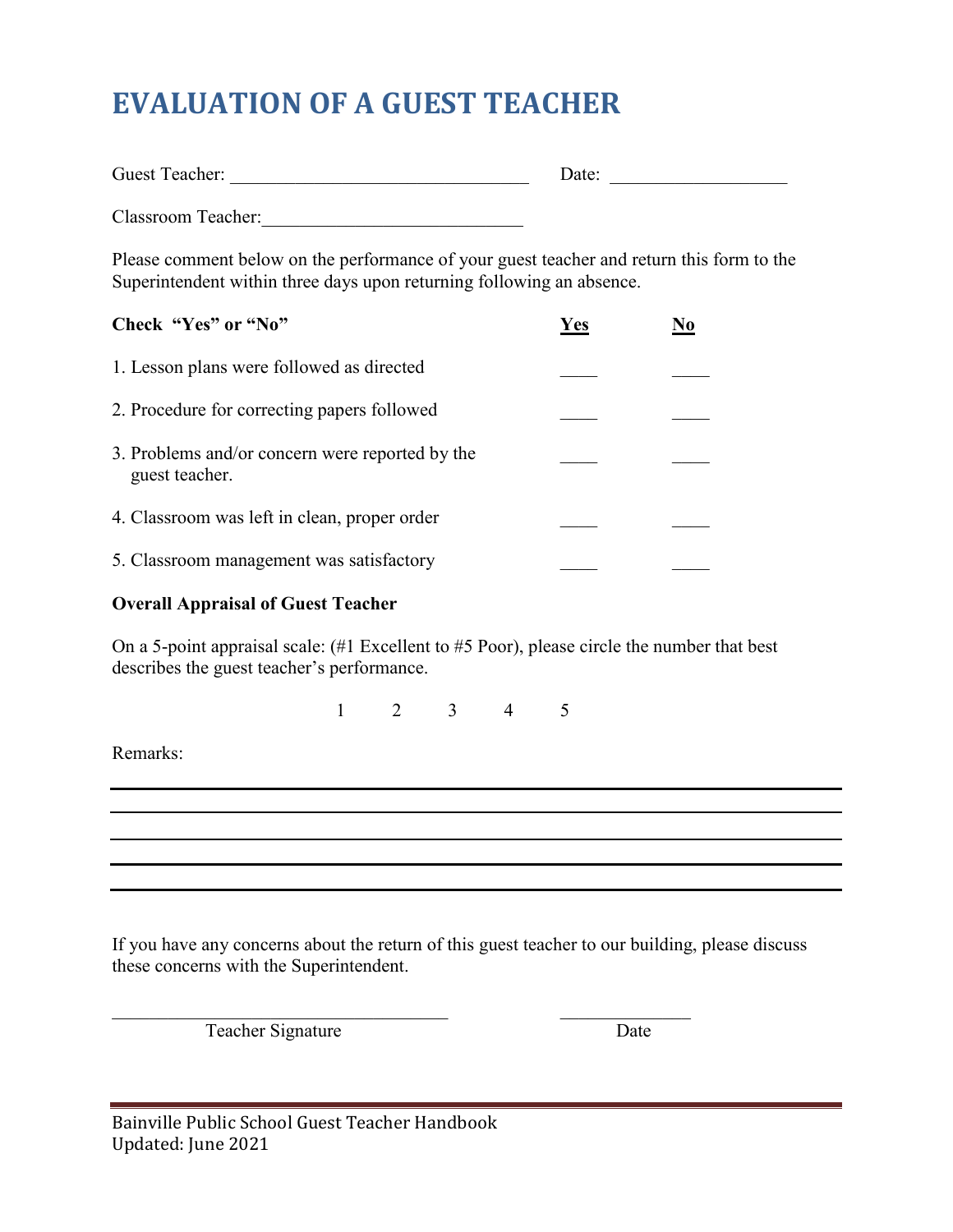### <span id="page-11-0"></span>**STAFF ACCEPTABLE USE POLICY STAFF**

TERMS AND CONDITIONS FOR USE OF TECHNOLOGY AT BAINVILLE PUBLIC SCHOOLS 2021-2022 School Year

THIS IS A LEGALLY BINDING DOCUMENT. PLEASE READ THE FOLLOWING BEFORE SIGNING THIS DOCUMENT.

#### **Introduction**

Access to BPS's network is a privilege, not a right. The use of technology whether owned by BPS or devices supplied by the Users entails personal responsibility. It is expected that Users will comply with BPS rules, act in a responsible manner, and will honor the terms and conditions set by BPS.

This Acceptable Use Policy outlines the guidelines and behaviors that all users are expected to follow when using school technologies or when using personally-owned devices on the school campus, including:

- The BPS network is intended for educational purposes.
- All activity over the network or using district technologies may be monitored and retained.
- Access to online content via the network may be restricted in accordance with our policies and federal regulations, such as the Children's Internet Protection Act (CIPA).
- Misuse of school resources can result in disciplinary action up to and including termination of employment.

• BPS makes a reasonable effort to ensure safety and security online, but will not be held accountable for any harm or damages that result from use of school technologies. Every User must take responsibility for his or her use of technology and make every effort to avoid inappropriate types of content.

• Users of the district network or other technologies are expected to alert BPS immediately of any concerns for safety and/or security.

#### **Technologies Covered**

BPS may provide the privilege of Internet access, desktop computers, mobile computers or devices, video conferencing capabilities, online collaboration capabilities, message boards, email, and more.

This Acceptable Use Policy applies to both school-owned technology equipment utilizing the BPS network, the BPS Internet connection, and/or private networks/Internet connections accessed from school-owned devices at any time. This Acceptable Use Policy also applies to privately-owned devices accessing the BPS network, the BPS Internet connection, and/or private networks/Internet connections while on school campus, busses, or events. As new technologies emerge, BPS will seek to provide access to them. The policies outlined in this document cover *all* available technologies now and into the future, not just those specifically listed or currently available.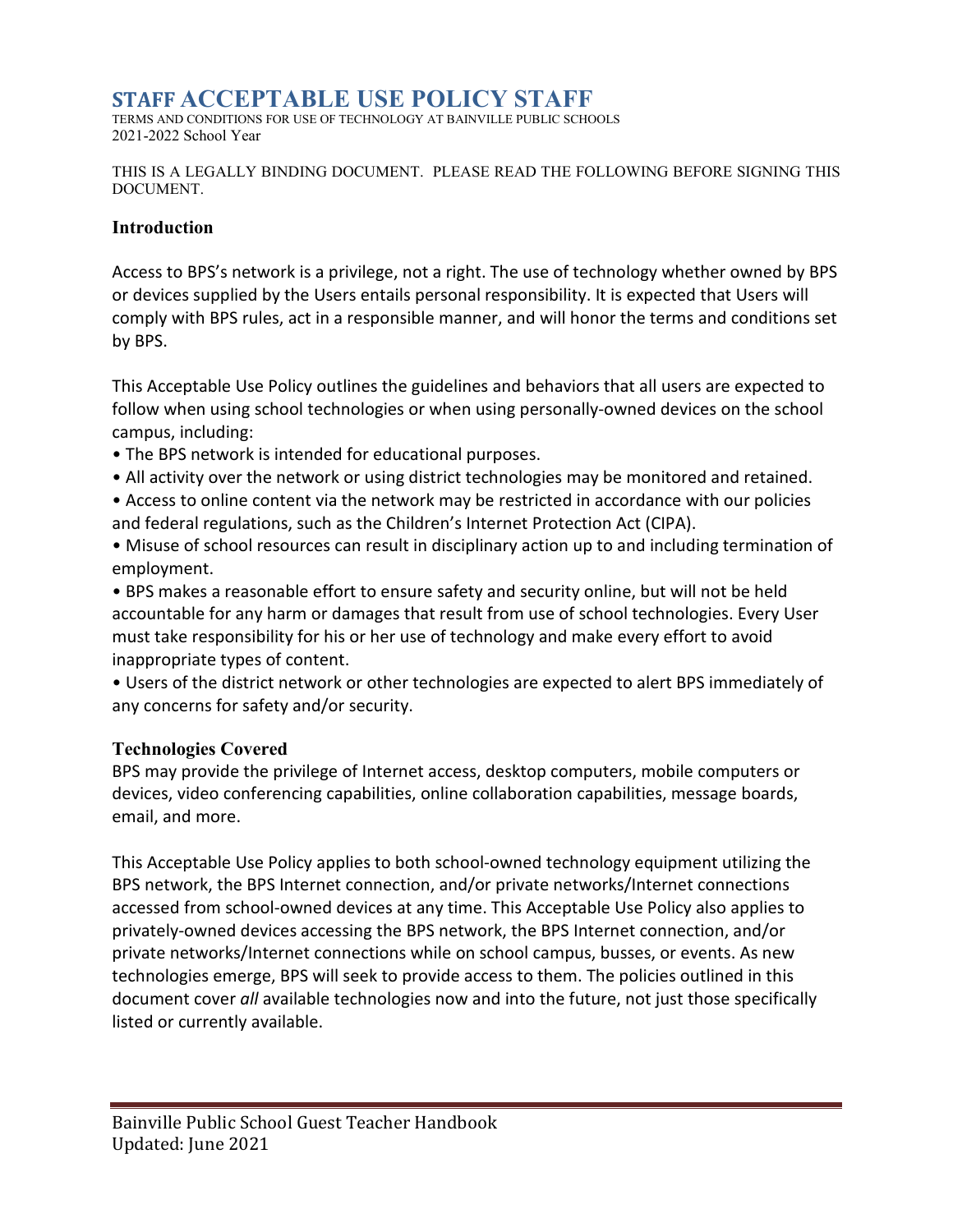#### **Usage Policies**

All users are expected to use good judgment and to follow the specifics as well as the spirit of this document: be safe, appropriate, careful and kind; don't try to get around technological protection measures; use good common sense; and ask if you don't know. A User is defined as anyone, including employees, students, and guests attending school or any school-related activity or are on a school bus.

#### **Web Access**

BPS provides its users the privilege of access to the Internet, including web sites, resources, content, and online tools. Access to the Internet will be restricted as required to comply with CIPA regulations and school policies. Web browsing may be monitored and web activity records may be retained indefinitely.

Users are expected to respect the web filter as a safety precaution, and shall not attempt to circumvent the web filter when browsing the Internet. The determination of whether material is appropriate or inappropriate is based solely on the content of the material and the intended use of the material, not on whether a website has been blocked or not. If a user believes a site is unnecessarily blocked, the user should submit a request for website review through a report to administration.

#### **Email**

BPS may provide users with the privilege of email accounts for the purpose of school-related communication. Availability and use may be restricted based on school policies. If users are provided with email accounts, the account(s) should be used with care. Users should not attempt to open files or follow links from unknown or untrusted origins; should use appropriate language; and should only communicate with other people as allowed by the district policy or the teacher. Users are expected to communicate with the same appropriate, safe, mindful, courteous conduct online as offline. Email usage may be monitored and archived.

#### **Social / Web/ Collaborative Content**

Recognizing the benefits collaboration brings to education, BPS may provide users with access to web sites or tools that allow communication, collaboration, sharing, and messaging among users. Users are expected to communicate with the same appropriate, safe, mindful, courteous conduct online as offline. Posts, chats, sharing, and messaging may be monitored. Users should be careful not to share personally identifying information online.

#### **Security**

Users are expected to take reasonable safeguards against the transmission of security threats over the school network. This includes not opening or distributing infected files or programs and not opening files or programs of unknown or untrusted origin. If you believe a computer or mobile device you are using might be infected with a virus, please alert BPS administration. Do not attempt to remove the virus yourself or download any programs to help remove the virus.

#### **Downloads**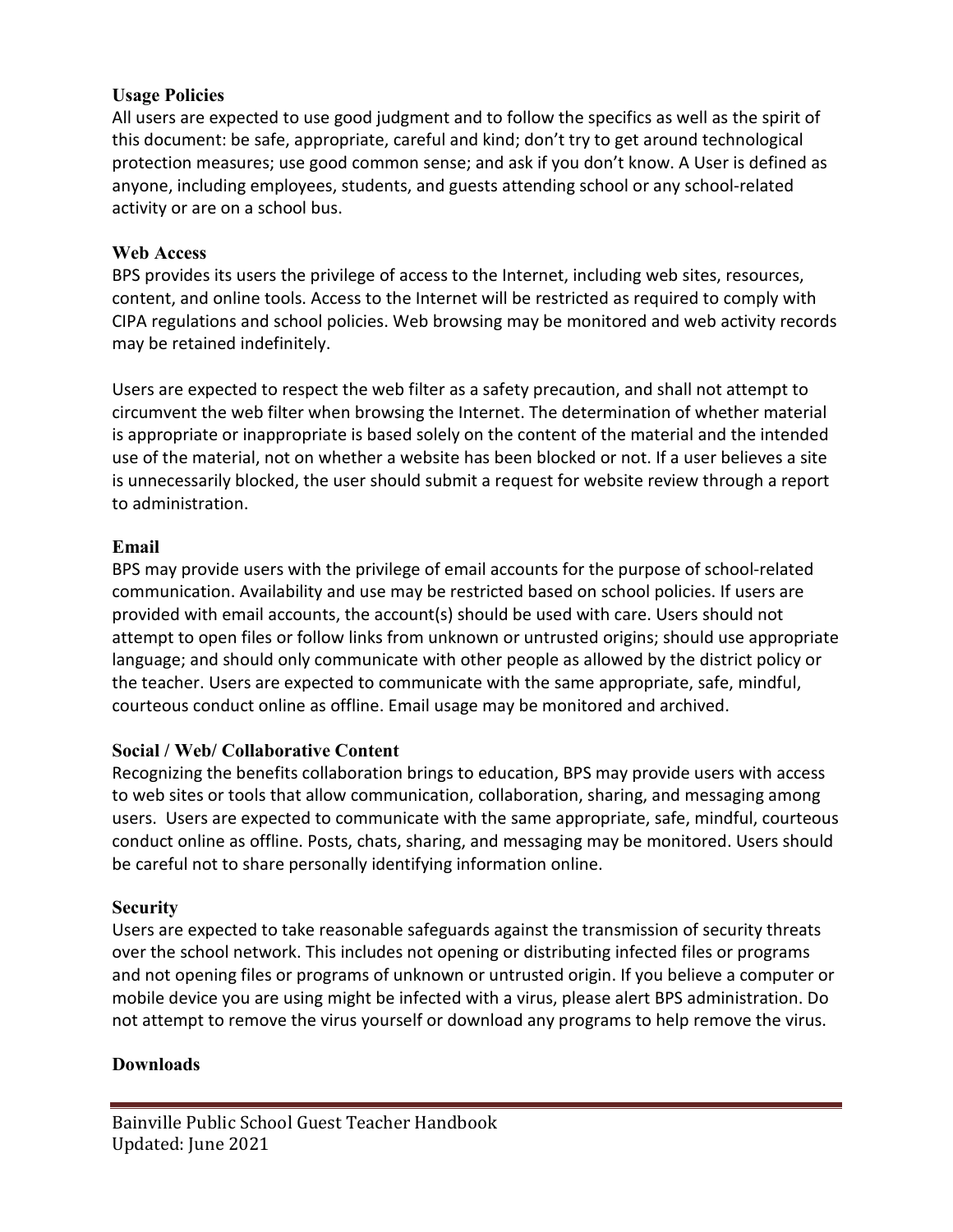Users should not download or attempt to download or run *.exe* programs (executable/or installable programs) over the school network or onto school resources without express permission from IT staff. You may be able to download other file types, such as images of videos. For the security of our network, download such files only from reputable sites, and only for education purposes.

#### **Netiquette**

Users should always use the Internet, network resources, and online sites in a courteous and respectful manner. Users should recognize that among the valuable content online there is also unverified, incorrect, or inappropriate content. Users should only use trusted sources when conducting research via the Internet.

Users should remember not to post anything online that they wouldn't want students, parents, teachers, or future colleges or employers to see. Once something is online, it's out there—and can sometimes be shared and spread in ways you never intended.

#### **Plagiarism**

Users should not plagiarize (or use as their own, without citing the original creator) content, including words or images, from the Internet. Users should not take credit for things they didn't create themselves, or misrepresent themselves as an author or creator of something found online. Research conducted via the Internet should be appropriately cited, giving credit to the original author.

#### **Personal Safety**

Users should never share personal information, including phone number, address, social security number, birthday, or financial information of yourself or others, over the Internet without permission. Users should recognize that communicating over the Internet brings anonymity and associated risks, and should carefully safeguard the personal information of themselves and others. Users should never agree to meet in real life someone they meet online without parental permission. If you see a message, comment, image, or anything else online that makes you concerned for your personal safety, bring it to the attention of administration for reference to technology staff.

#### **Cyber Bullying**

Cyber bullying will not be tolerated. Harassing, dissing, flaming, denigrating, impersonating, outing, tricking, excluding, and cyber stalking are all examples of cyberbullying. Don't be mean. Don't send emails or post comments with the intent of scaring, hurting, or intimidating someone else. Engaging in these behaviors, or any online activities intended to harm (physically or emotionally) another person, will result in severe disciplinary action and loss of privileges. In some cases, cyber bullying can be a crime. Remember that your activities are monitored and retained.

Cyber bullying includes inappropriate communication. Inappropriate communication includes, but is not limited to, the following: obscene, profane, lewd, vulgar, rude, inflammatory, threatening, or disrespectful language or images typed, posted, or spoken by students;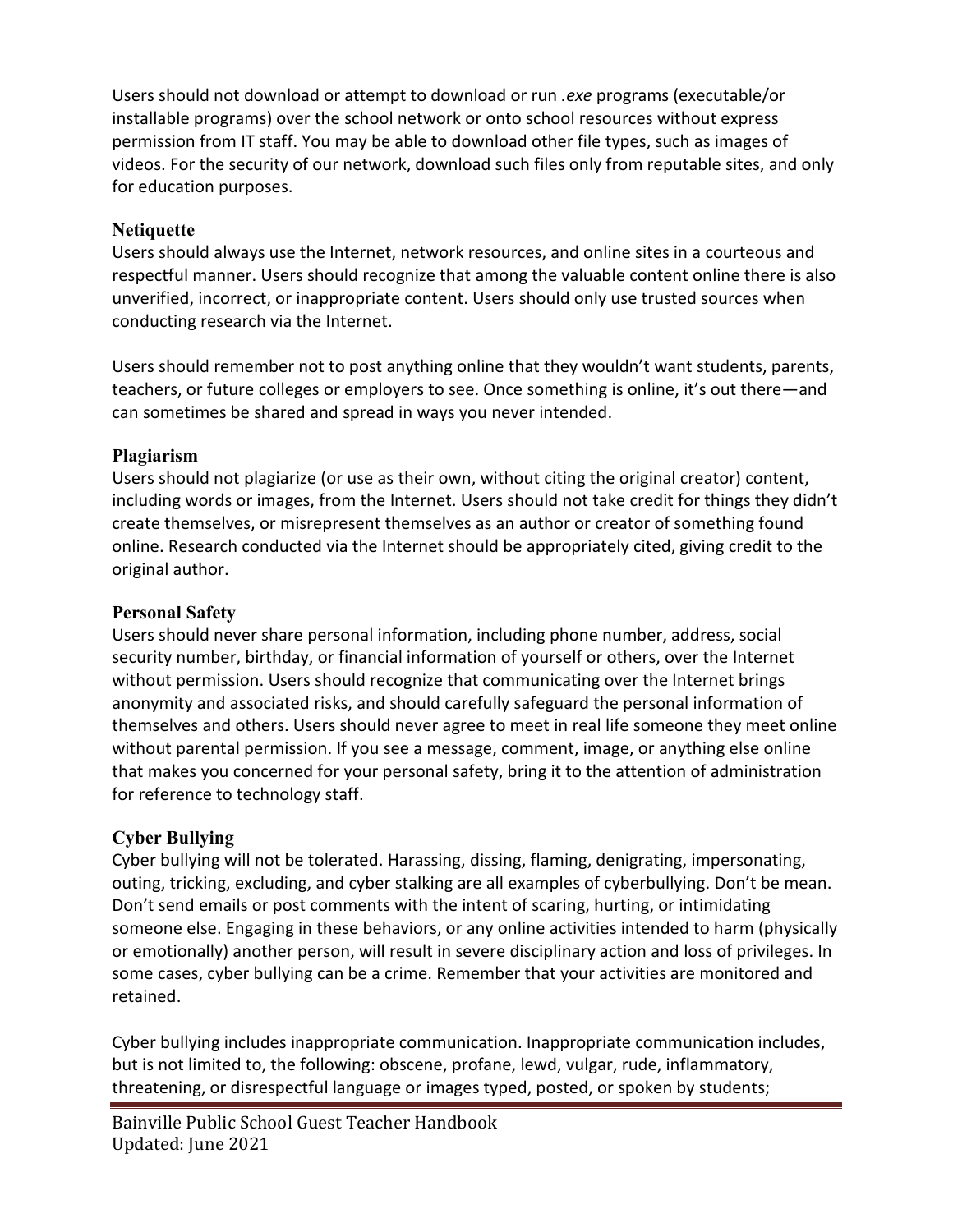information that could cause damage to an individual or the school community or create the danger of disruption of the academic environment; personal attacks, including prejudicial or discriminatory attacks; harassment (persistently acting in a manner that distresses or annoys another person) or stalking of others; knowingly or recklessly posting false or defamatory information about a person or organization; and communication that promotes the destruction of property, including the acquisition or creation of weapons or other destructive devices. If a student is told to stop sending communications, that student must cease the activity immediately.

#### **Vandalism**

**Vandalism will result in a cancellation of privileges.** Vandalism is defined as any malicious attempt to harm or destroy hardware or data of another user, Internet, or network. This includes, but is not limited to, the uploading or creation of computer viruses.

#### **Examples of Acceptable Use**

I will:

- Use school technologies for school-related activities.
- Follow the same guidelines for respectful, responsible behavior online that I am expected to follow offline.
- Treat school resources carefully, and alert staff/administration if there is any problem with their operation.
- Encourage positive, constructive discussion if allowed to use communicative or collaborative technologies.
- Alert a teacher or other staff member/administration if I see threatening, inappropriate, or harmful content (images, messages, and posts) online.
- Use school technologies at appropriate times, in approved places, for educational pursuits.
- Cite sources when using online sites and resources for research.
- Recognize that use of school technologies is a privilege and treat it as such.
- Be cautious to protect the safety of myself and others.
- Help to protect the security of school resources.
- Help to protect the security of school resources.

#### **Examples of Unacceptable Use**

I will **not** :

Vandalize computers, software or devices (Major Offense)

- Use school technologies in a way that could be personally or physically harmful. (Major offense)
- Attempt to find inappropriate images or content; intent to seek inappropriate images or content is a violation of this Acceptable Use Policy. (Major Offense)
- Create a personal mobile "hot-spot" or utilize a "proxy site" for the purpose of circumventing network safety measures and filtering tools. (Major Offense)
- Use school technologies for illegal activities or to pursue information on such activities.
- (Major Offense)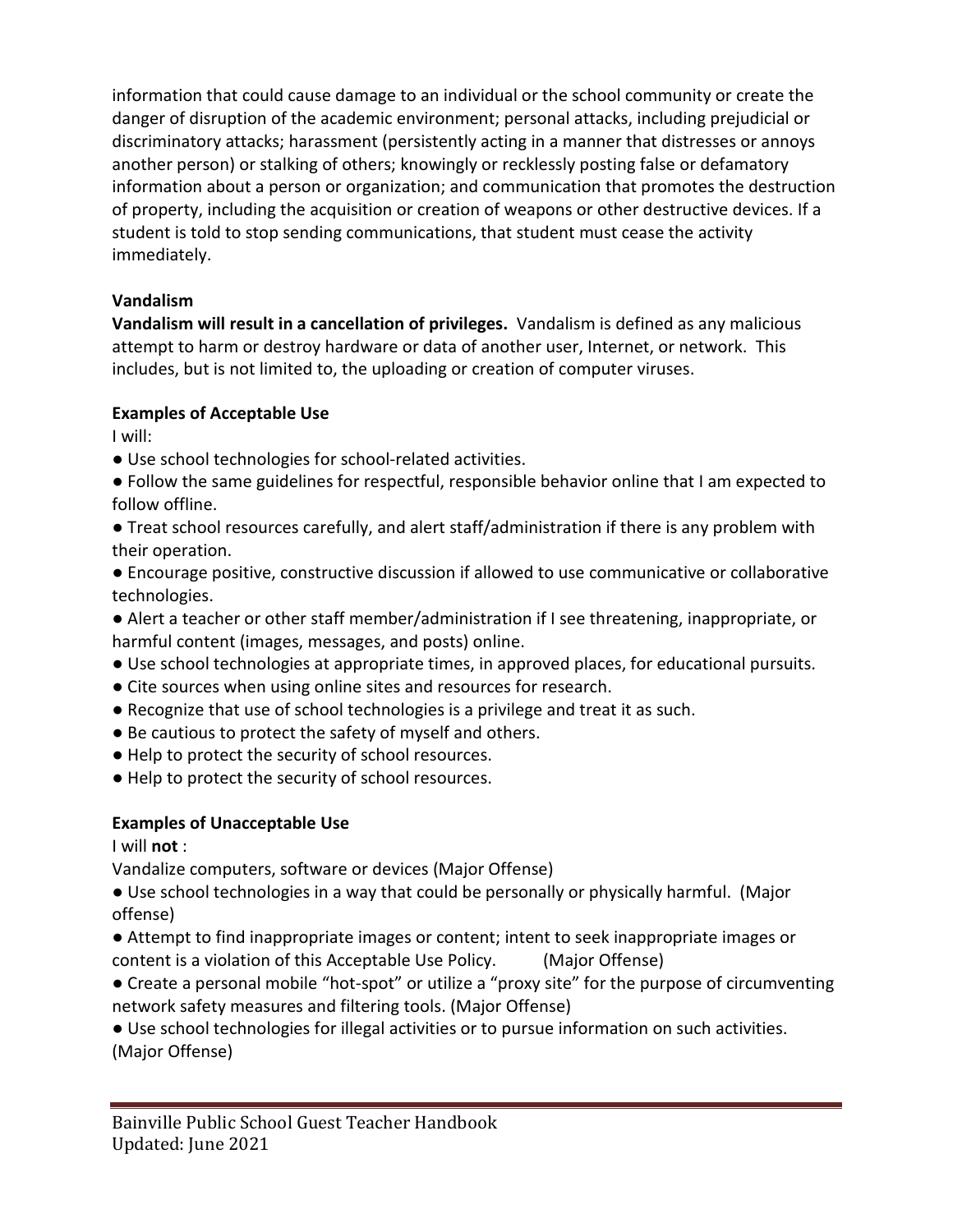● Attempt to hack or access sites, servers, or content that isn't intended for my use. (Major Offense)

● Engage in cyber bullying, harassment, or disrespectful conduct toward others. (Depending on degree, Major or Minor Offense)

● Try to find ways to circumvent the school's safety measures and filtering tools; intent to circumvent safety measures and filtering tools is a violation of this Acceptable Use Policy. (Minor or Major Offense depending on severity)

● Agree to meet someone I meet online in real life. (chatting Minor Offense, meeting Major Offense)

● Create, distribute or deploy multi-user servers or gaming software on or within the JCISD network. (Minor Offense)

- Use computer for shopping for nonacademic items Minor Offense
- Use school technologies to send spam or chain mail. (Minor Offense)
- Plagiarize content I find online, including downloads, or printing. (Minor Offense)
- Post or otherwise disclose personally-identifying information, about myself or others. (Minor Offense)
- Use language online that would be unacceptable in the classroom. (Minor Offense)
- Violate rules of net etiquette and common sense (Minor Offense)
- Log onto another user's account without permission (Minor Offense)
- Alter computer files, desktops or other setting without permission (Minor Offense)
- Download and or install software from internet or home without permission (Minor Offense)

● Access any email program other than school approved without express permission. (Minor Offense)

This is not intended to be an exhaustive list. Users should use their own good judgment when using school technologies.

#### **Limitation of Liability**

- BPS will not be responsible for damage or harm to persons, files, data, or hardware.
- While BPS employs filtering and other safety and security mechanisms, and attempts to ensure their proper function, it makes no guarantees as to their effectiveness.

● BPS will not be responsible, financially or otherwise, for unauthorized transactions conducted over the school network.

● BPS will not be responsible, financially or otherwise, for lost, stolen, or damaged devices.

#### **Violations of this Acceptable Use Policy**

Violations of this policy may have disciplinary repercussions, including but not limited to:

- Suspension of network, technology, or computer privileges;
- Notification to parents;
- Detention or suspension from school and school-related activities;
- Employment disciplinary action up to and including termination.
- Legal action and/or prosecution.

#### **School Assigned Equipment:**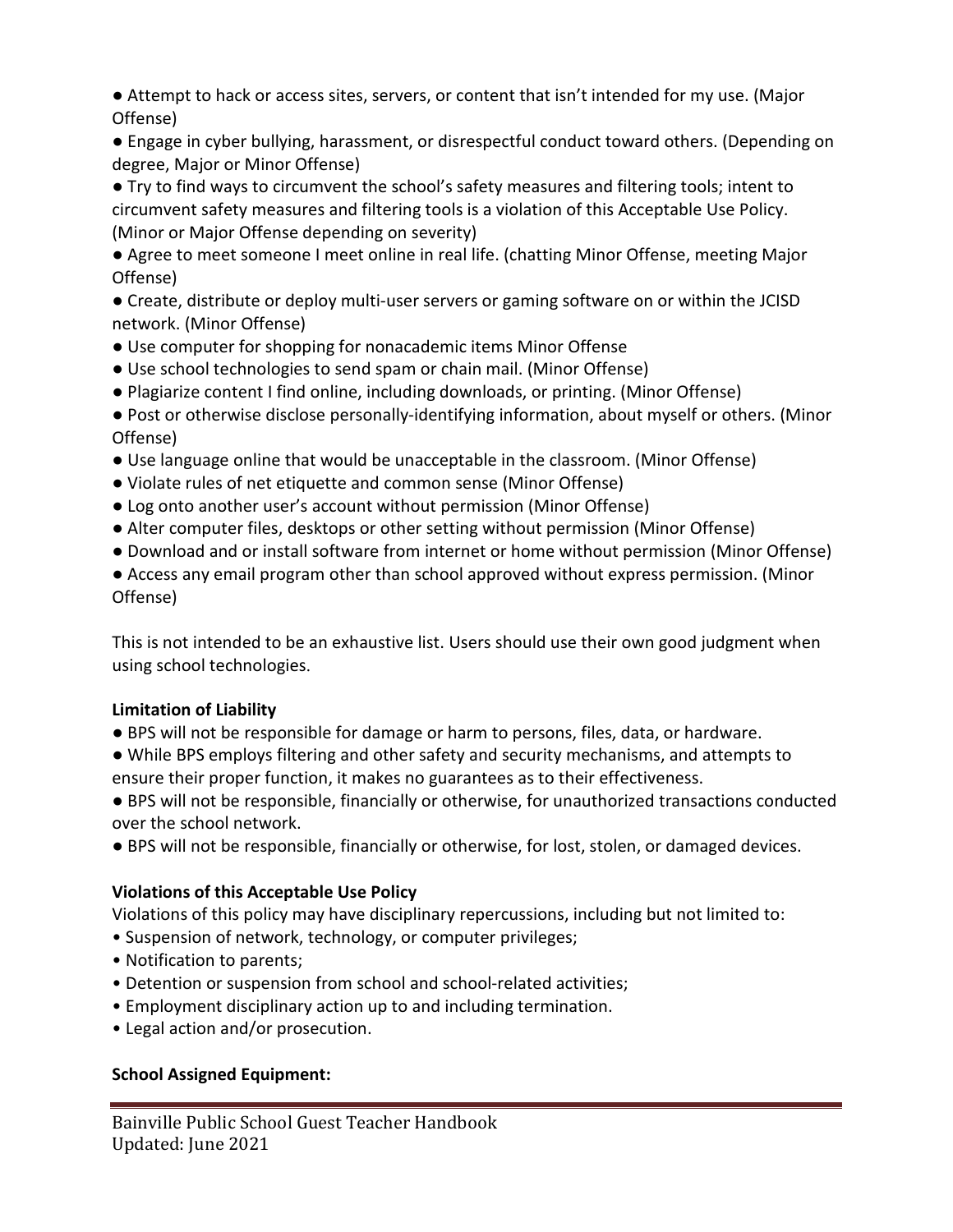BPS owns any assigned electronic equipment, including Chromebooks, and may access that equipment, search it, or remove it at any time

EXCEPTION OF TERMS AND CONDITIONS - These terms and conditions reflect the agreement of the parties and supersedes all prior oral and written agreements and understandings of the parties. These terms and conditions shall be governed and interpreted in accordance with the laws of the State of Montana and the United States of America.

#### **All acceptable use policy violations are subject to disciplinary procedures up to and including termination. [For additional information, see policy 3612 and 5450]**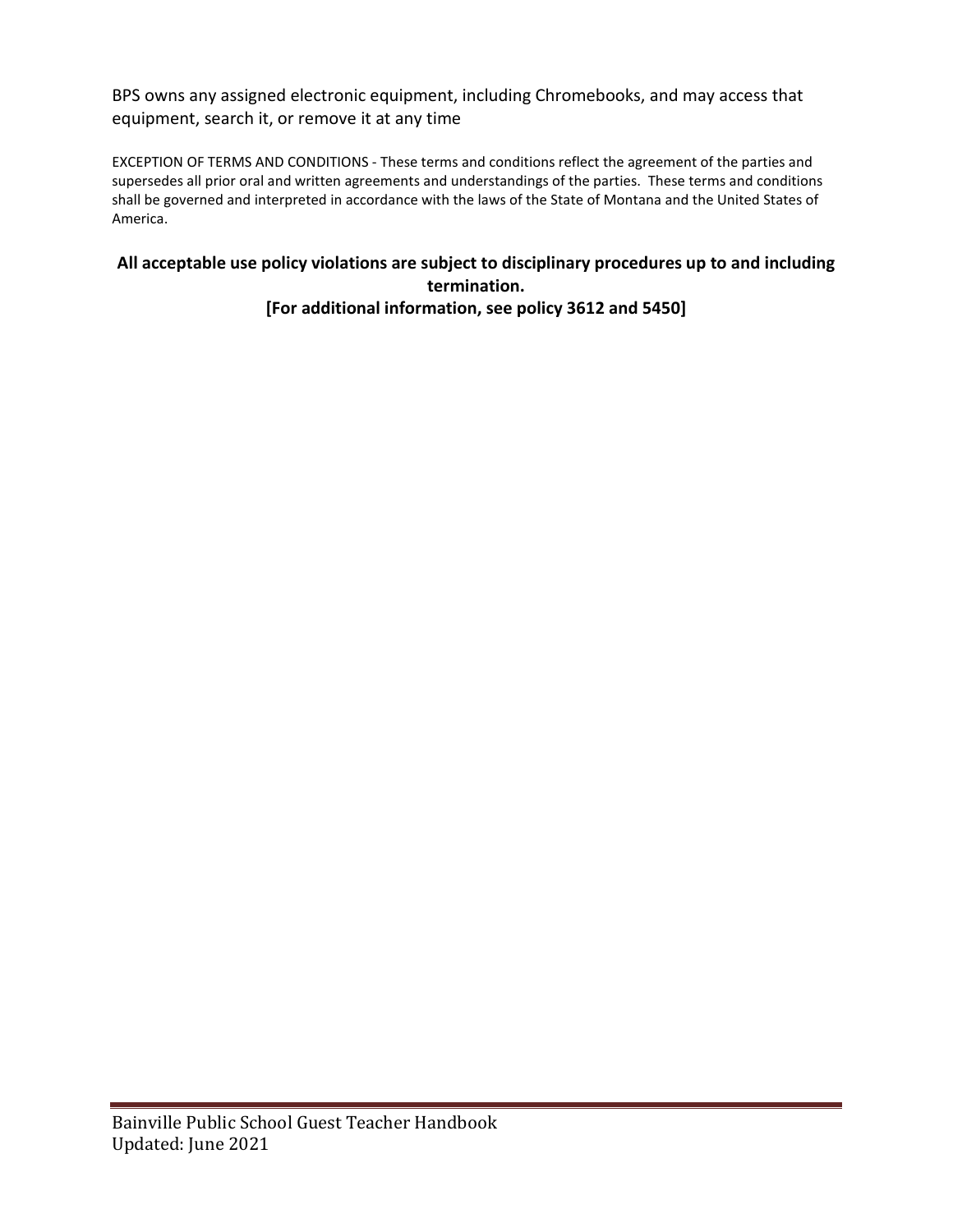# **BAINVILLE SCHOOL IDENTITY RELEASE FORM**

<span id="page-17-1"></span><span id="page-17-0"></span>I authorize BAINVILLE SCHOOL to create photographs, video, and audio recordings of me, as well as written or recorded oral descriptions of me and in my capacity at Bainville Public School These materials will be used for educational purposes only.

I understand that BAINVILLE SCHOOL may revise, annotate, edit and otherwise alter the recorded material to emphasize certain aspects of me and the projects that may be recorded.

I understand that BAINVILLE SCHOOL owns all copyright to these materials. I hereby release BAINVILLE SCHOOL and its employees from any and all claims of any nature whatsoever which now or may hereafter have in connection with these recorded materials, including but not limited to claims based on defamation, copyright infringement, trademark infringement, or infringement of my right of privacy or of my right to publicity.

I understand that I have the right to request erasure of any part of a recording at the time of its creation or within three days thereafter. A copy of any recording will be made available to me for viewing if requested.

\*World Wide Web Special Release Information

I authorize BAINVILLE SCHOOL to publish photographs, video, or audio of me, as well as written or recorded oral descriptions on the World Wide Web. These materials will be used for educational purposes only and only as part of a specific school-related project. The permission extends through the period of time the original project remains published on the Web.